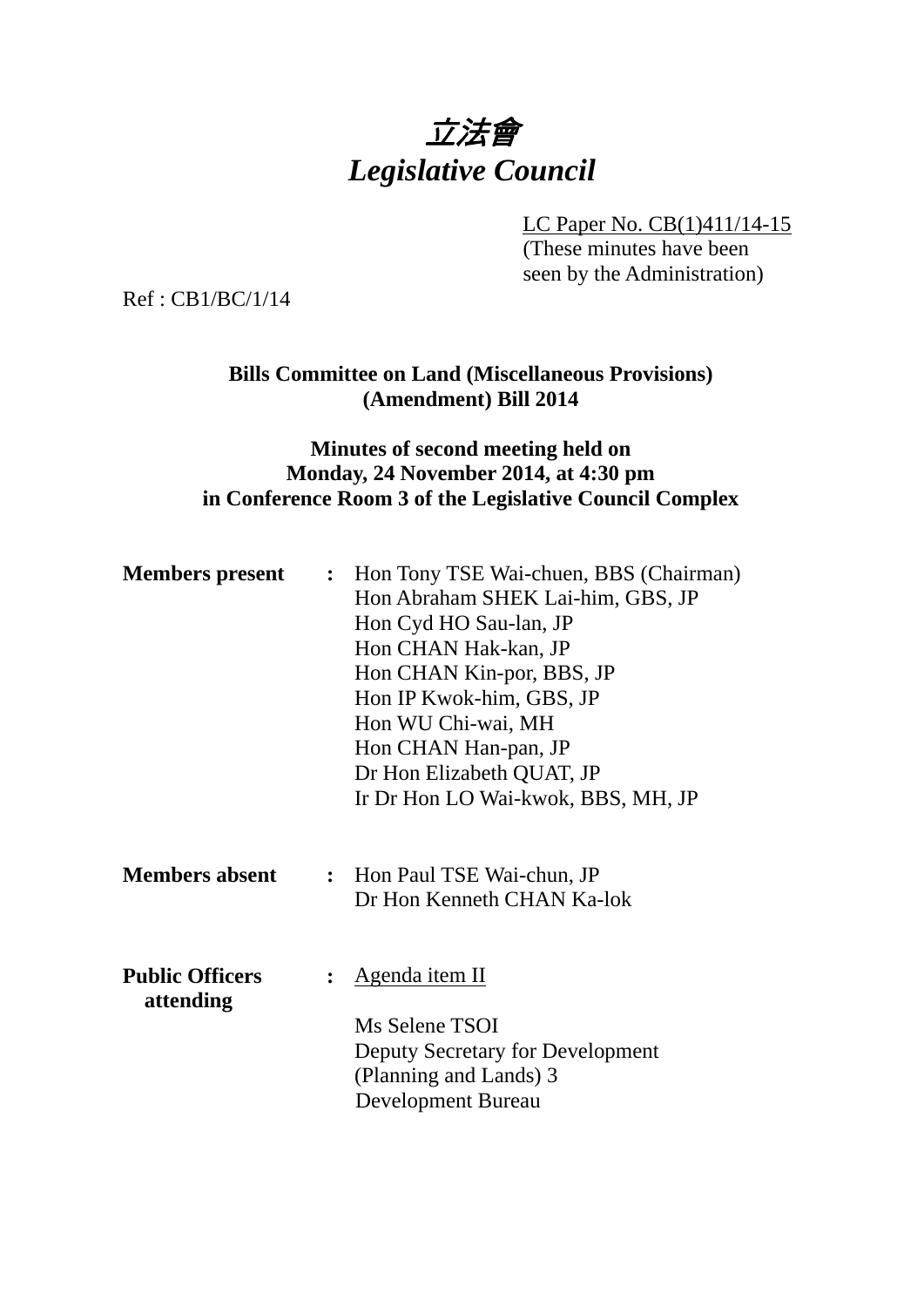| Ms Olga LAM, JP<br><b>Assistant Director (Estate Management)</b><br><b>Lands Department</b><br>Mr LAM Sui-kwong<br><b>Chief Land Executive/Control</b><br><b>Lands Department</b><br>Mr YUEN Sze-chun<br>Senior Land Executive/Control<br><b>Lands Department</b><br>Miss Cindy CHEUK<br><b>Government Counsel</b><br>Department of Justice |
|---------------------------------------------------------------------------------------------------------------------------------------------------------------------------------------------------------------------------------------------------------------------------------------------------------------------------------------------|
|                                                                                                                                                                                                                                                                                                                                             |
|                                                                                                                                                                                                                                                                                                                                             |
|                                                                                                                                                                                                                                                                                                                                             |
|                                                                                                                                                                                                                                                                                                                                             |
| <b>Clerk in attendance : Mr Derek LO</b><br>Chief Council Secretary (1)5                                                                                                                                                                                                                                                                    |
| <b>Staff in attendance : Miss Winnie LO</b><br><b>Assistant Legal Adviser 7</b>                                                                                                                                                                                                                                                             |
| Mr Raymond SZETO<br>Council Secretary (1)5                                                                                                                                                                                                                                                                                                  |
| <b>Ms Michelle NIEN</b><br>Legislative Assistant (1)5                                                                                                                                                                                                                                                                                       |
| <b>Confirmation of minutes</b><br>(LC Paper No. CB(1)239/14-15                                                                                                                                                                                                                                                                              |

The minutes of the meeting held on 28 October 2014 were confirmed.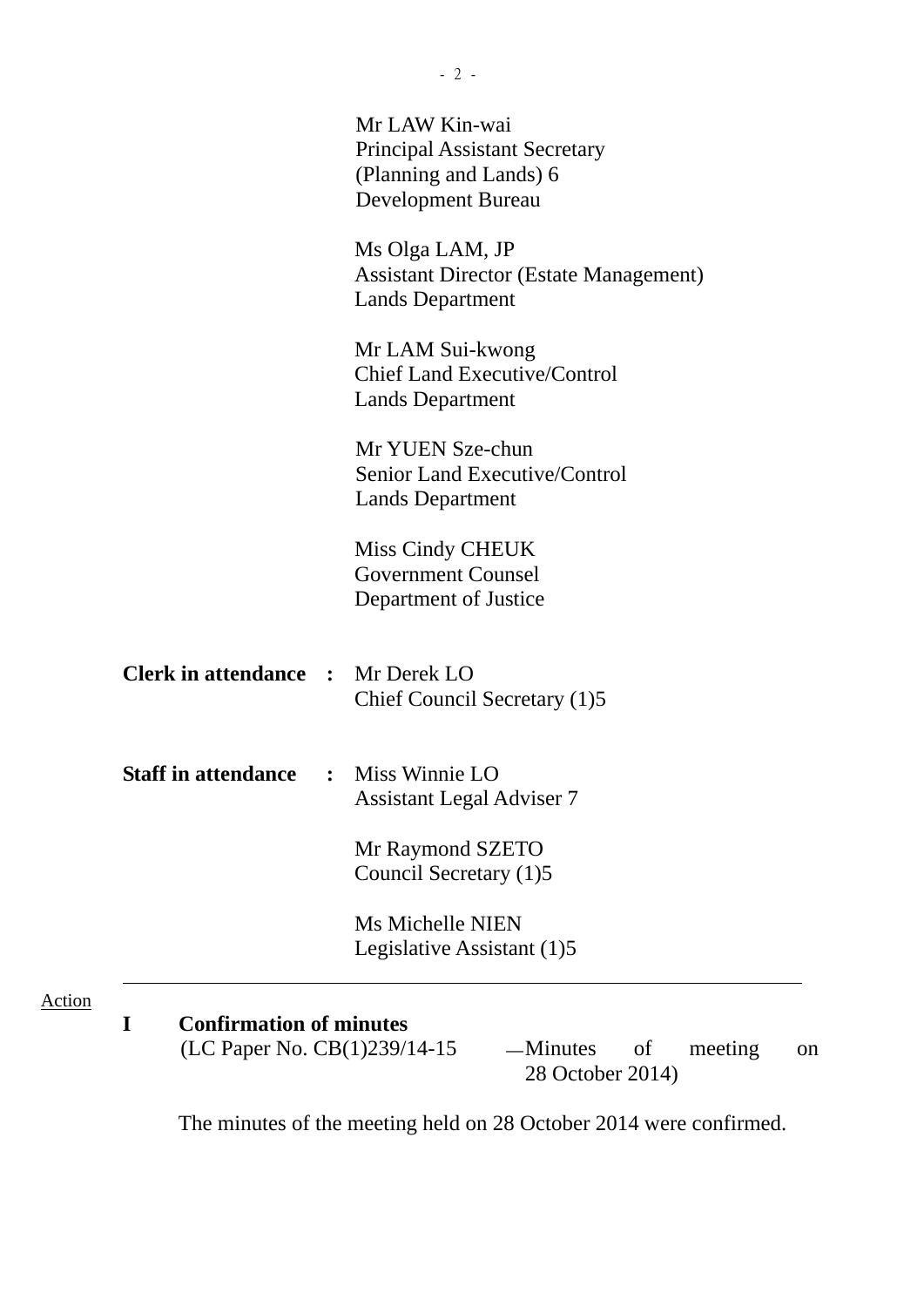## Action - 3 -

| $\mathbf{I}\mathbf{I}$ | <b>Meeting with the Administration</b>          |                                                                                                                                                         |
|------------------------|-------------------------------------------------|---------------------------------------------------------------------------------------------------------------------------------------------------------|
|                        | (LC Paper No. $CB(1)236/14-15(01)$              | -List of follow-up actions arising<br>from the<br>discussion<br>the<br>at<br>meeting on 28 October 2014                                                 |
|                        | LC Paper No. $CB(1)236/14-15(02)$               | Administration's response to the<br>arising<br>from<br>the<br>issues<br>discussion at the meeting<br>on<br>28 October 2014)                             |
|                        | <u>Clause-by-clause examination of the Bill</u> |                                                                                                                                                         |
|                        | (LC Paper No CB(3)798/13-14                     | $-$ The Bill                                                                                                                                            |
|                        | File Ref: DEVB(PL-L)30/30/87                    | -Legislative Council Brief issued<br>by the Development Bureau                                                                                          |
|                        | LC Paper No. LS76/13-14                         | -Legal Service Division Report                                                                                                                          |
|                        | LC Paper No. $CB(1)102/14-15(01)$               | -Marked-up copy of the Bill<br>prepared by the Legal Service<br>Division<br>(Restricted<br>to<br>Members)                                               |
|                        | LC Paper No. $CB(1)102/14-15(02)$               | -Assistant Legal Adviser's letter<br>dated 26 September 2014 to the<br>Administration                                                                   |
|                        | LC Paper No. $CB(1)102/14-15(03)$               | — Administration's reply<br>dated<br>9 October 2014<br>to Assistant<br>Legal Adviser's letter<br>dated<br>26 September 2014                             |
|                        | LC Paper No. CB(1)102/14-15(04)                 | Paper on Land (Miscellaneous<br>Provisions) (Amendment) Bill<br>2014<br>by<br>prepared<br>the<br>Legislative Council Secretariat<br>(background brief)) |

2. The Bills Committee deliberated (Index of proceedings attached at the **Appendix**).

3. The Chairman concluded that the Bills Committee had completed scrutiny of the Land (Miscellaneous Provisions) (Amendment) Bill 2014 and would submit a report on its deliberations to the House Committee.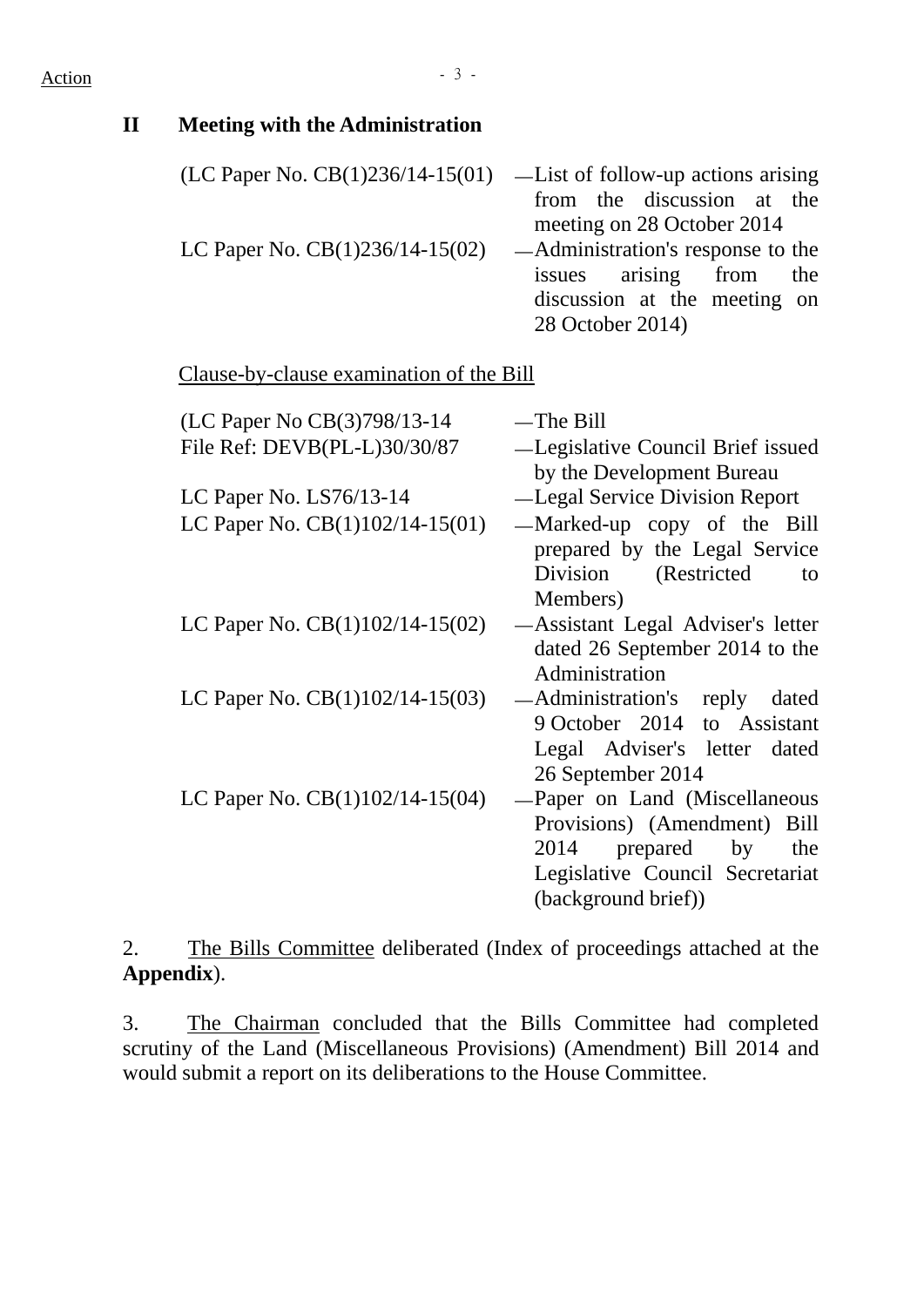Legislative time-table

4. Members noted that the Administration tentatively planned to resume the Second Reading debate on the Bill in January 2015 and would further advise the Bills Committee on the proposed date in due course.

(*Post-meeting note*: Members were informed vide LC Paper No. CB(1)335/14-15 issued on 8 December 2014 that the Administration had proposed to resume the Second Reading debate on the Bill at the Council meeting of 28 January 2015.)

5. There being no other business, the meeting ended at 5:37 pm.

Council Business Division 1 Legislative Council Secretariat 5 January 2015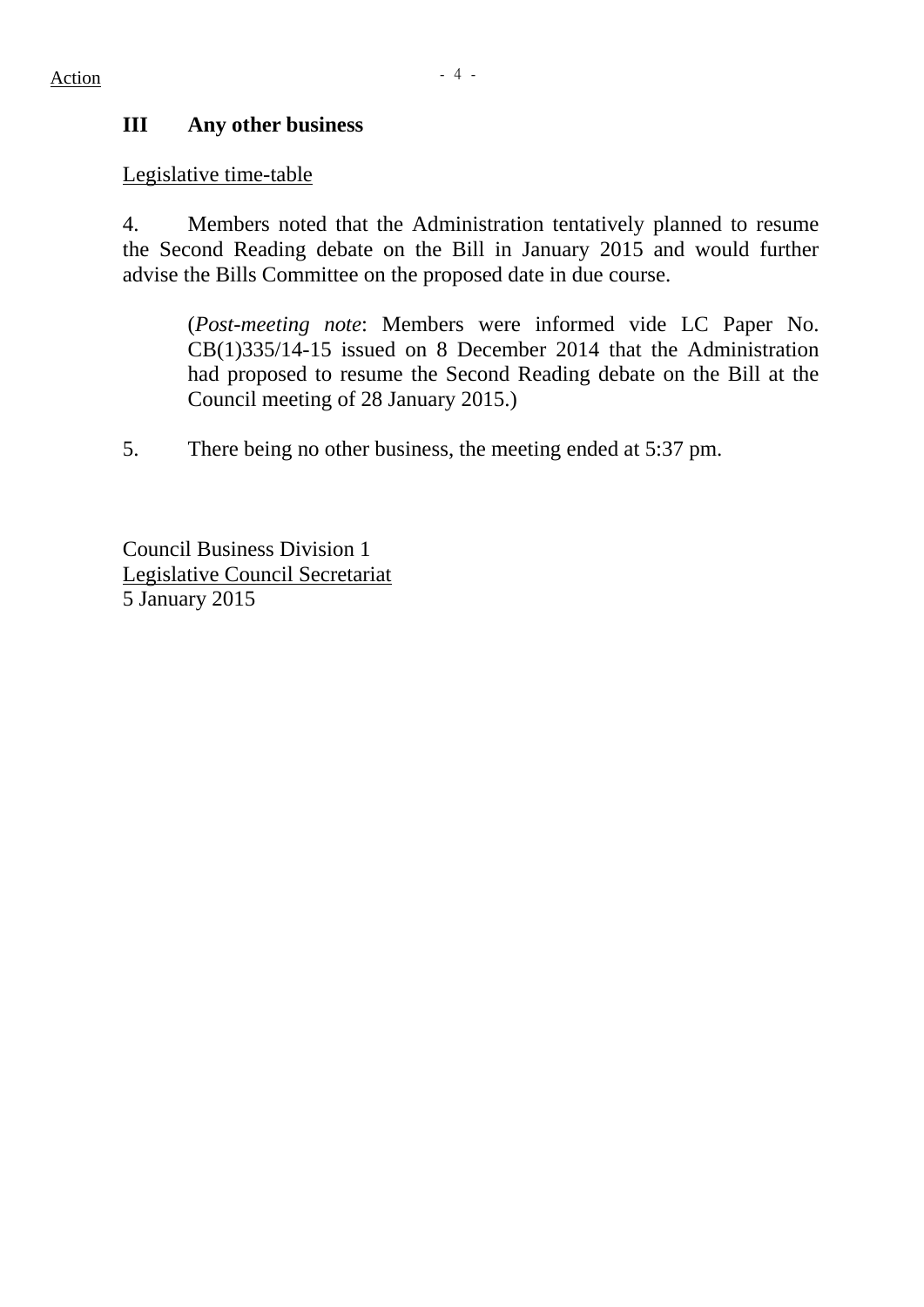## **Proceedings of second meeting of the Bills Committee on Land (Miscellaneous Provisions) (Amendment) Bill 2014 on Monday, 24 November 2014, at 4:30 pm in Conference Room 3 of the Legislative Council Complex**

| <b>Time</b><br>marker                              | <b>Speaker</b>                                   | Subject(s)                                                                                                                                                                                                                                                                                                                                                                                                                                                                                                                                                                                                                                                                                                                                                                                                                                           | <b>Action</b><br>required |
|----------------------------------------------------|--------------------------------------------------|------------------------------------------------------------------------------------------------------------------------------------------------------------------------------------------------------------------------------------------------------------------------------------------------------------------------------------------------------------------------------------------------------------------------------------------------------------------------------------------------------------------------------------------------------------------------------------------------------------------------------------------------------------------------------------------------------------------------------------------------------------------------------------------------------------------------------------------------------|---------------------------|
| Agenda item I - Confirmation of minutes of meeting |                                                  |                                                                                                                                                                                                                                                                                                                                                                                                                                                                                                                                                                                                                                                                                                                                                                                                                                                      |                           |
| $000834 -$<br>000906                               | Chairman                                         | Confirmation of minutes of meeting on 28 October 2014<br>(LC Paper No. CB(1)239/14-15)                                                                                                                                                                                                                                                                                                                                                                                                                                                                                                                                                                                                                                                                                                                                                               |                           |
|                                                    | Agenda item II - Meeting with the Administration |                                                                                                                                                                                                                                                                                                                                                                                                                                                                                                                                                                                                                                                                                                                                                                                                                                                      |                           |
| $000907 -$<br>001448                               | Chairman<br>Administration                       | Briefing by the Administration on its response to the<br>follow-up actions arising from the discussion at the<br>meeting on 28 October 2014 (LC Paper<br>No.<br>CB(1)236/14-15(02)).                                                                                                                                                                                                                                                                                                                                                                                                                                                                                                                                                                                                                                                                 |                           |
| $001449 -$<br>001909                               | Chairman<br>Mr CHAN Kin-por<br>Administration    | Mr CHAN Kin-por urged the Administration to step up<br>its efforts in educating the public that prospective buyers<br>of land or private properties should be careful in their<br>property transactions in order to avoid buying a piece of<br>land without knowing that part of it was in fact unleased<br>and unallocated Government land ("UUGL").<br>The Administration said that it had taken steps to raise<br>public awareness through Announcements of Public<br>stressing the importance of seeking<br>Interest by<br>professional advice before formally entering into any<br>The Administration would continue its<br>transactions.<br>publicity and public education efforts through different<br>channels, including the Hong Kong Law Society, the<br>Estate Agents Authority, the District Offices and the rural<br>community.        |                           |
| $001910 -$<br>002321                               | Chairman<br>Administration                       | The Chairman said that, on occasion, the lot boundary<br>might not be properly demarcated and prospective buyers<br>might have difficulties in ascertaining the exact location<br>and area of the land concerned without seeking<br>professional advice. Separately, with reference to the<br>example illustrating the workflow of enforcement actions<br>against unlawful occupation of UUGL enclosed in LC<br>Paper No. $CB(1)236/14-15(02)$ , the Chairman expressed<br>concern that the existing penalty for unlawful occupation<br>of UUGL was insufficient as a deterrent against<br>contraventions.<br>The Administration reiterated that prospective buyers of<br>private properties or land should seek independent<br>professional advice as appropriate (e.g. legal, surveying)<br>before formally entering into any transactions.<br>The |                           |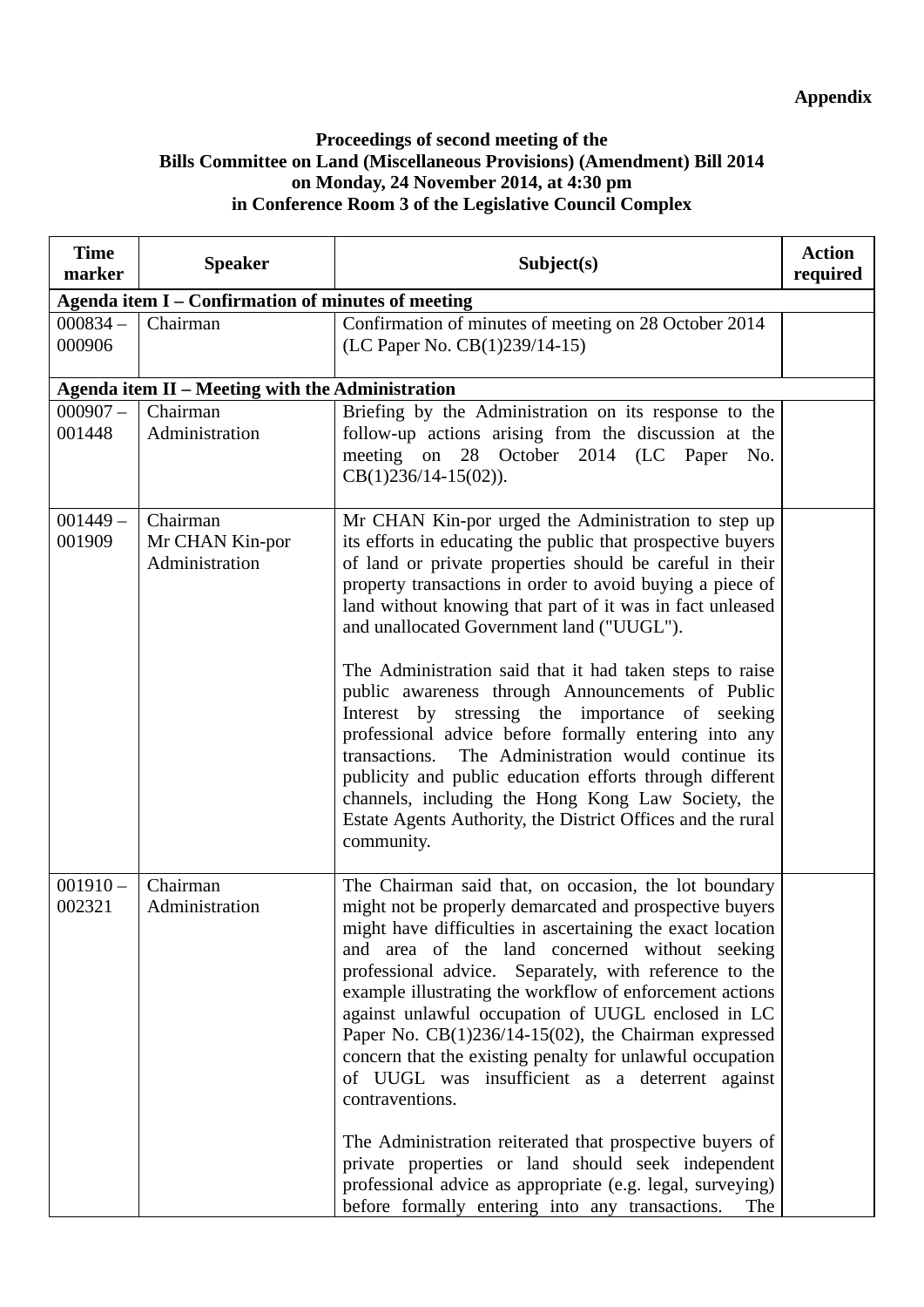| <b>Time</b><br>marker | <b>Speaker</b>                                  | Subject(s)                                                                                                                                                                                                                                                                                                                                                                                                                                                                                                                                                                                                                                                                                                                                                                                                                                                                                                                                                                                                                                                                                                                                                                                                                                                                                                                                                      | <b>Action</b><br>required |
|-----------------------|-------------------------------------------------|-----------------------------------------------------------------------------------------------------------------------------------------------------------------------------------------------------------------------------------------------------------------------------------------------------------------------------------------------------------------------------------------------------------------------------------------------------------------------------------------------------------------------------------------------------------------------------------------------------------------------------------------------------------------------------------------------------------------------------------------------------------------------------------------------------------------------------------------------------------------------------------------------------------------------------------------------------------------------------------------------------------------------------------------------------------------------------------------------------------------------------------------------------------------------------------------------------------------------------------------------------------------------------------------------------------------------------------------------------------------|---------------------------|
|                       |                                                 | Administration would continue its publicity and public<br>education efforts.                                                                                                                                                                                                                                                                                                                                                                                                                                                                                                                                                                                                                                                                                                                                                                                                                                                                                                                                                                                                                                                                                                                                                                                                                                                                                    |                           |
| $002322 -$<br>003104  | Chairman<br>Ir Dr LO Wai-kwok<br>Administration | Ir Dr LO Wai-kwok expressed concern that the statistics<br>quoted by the Administration in LC Paper No.<br>$CB(1)236/14-15(02)$ did not reflect the situation on<br>unlawful occupation of UUGL completely. He also said<br>that the current enforcement regime was inadequate as<br>offenders would simply treat the penalty as a de facto<br>rent for the occupied land.<br>To strengthen the<br>effectiveness of law enforcement, he suggested that the<br>Administration make more effective use of advanced<br>technology in monitoring and identifying unlawful<br>occupation of UUGL, such as aerial imaging of lands at<br>regular time intervals.<br>In Dr LO was concerned about the effectiveness of site<br>inspections, as the number of complaints/referral cases<br>far exceeded the number of cases of suspected unlawful<br>occupation of UUGL identified through risk-based<br>patrols of the Lands Department ("LandsD").<br>The<br>Chairman echoed Ir Dr LO's concern and asked the<br>Administration to reinforce patrols and site inspections.<br>The Administration shared the views of Ir Dr LO that a<br>robust enforcement regime is instrumental to effective<br>land control, and added that advanced technology, such<br>as aerial photos, had already been used to assist and<br>facilitate site inspections conducted by LandsD. |                           |
| $003105 -$<br>003654  | Chairman<br>Ms Cyd HO<br>Administration         | Ms Cyd HO asked whether the Administration had<br>assessed the effectiveness of prosecutions since the<br>publication of the Director of Audit's Report No. 58 on<br>unlawful occupation of UUGL and the subsequent<br>follow-up by the Public Accounts Committee in May<br>2012. Ms HO said that the Administration should<br>provide assistance or redress to buyers who had<br>mistakenly bought a piece of land which was in fact<br>Government land, such as ways to hold the relevant<br>lawyers or surveyors legally accountable.<br>The Administration said that land control actions against<br>unlawful occupation of UUGL under the Land<br>(Miscellaneous Provisions) Ordinance (Cap. 28) ("the<br>Ordinance") targeted current owner(s) or occupant(s).<br>Any party to private transaction involving UUGL might<br>consider suitable means (e.g. civil litigation) to seek<br>redress from negligence or misdeed by other parties as<br>appropriate. Given that LandsD's enforcement focus<br>was on tackling unlawful occupation, and that property                                                                                                                                                                                                                                                                                              |                           |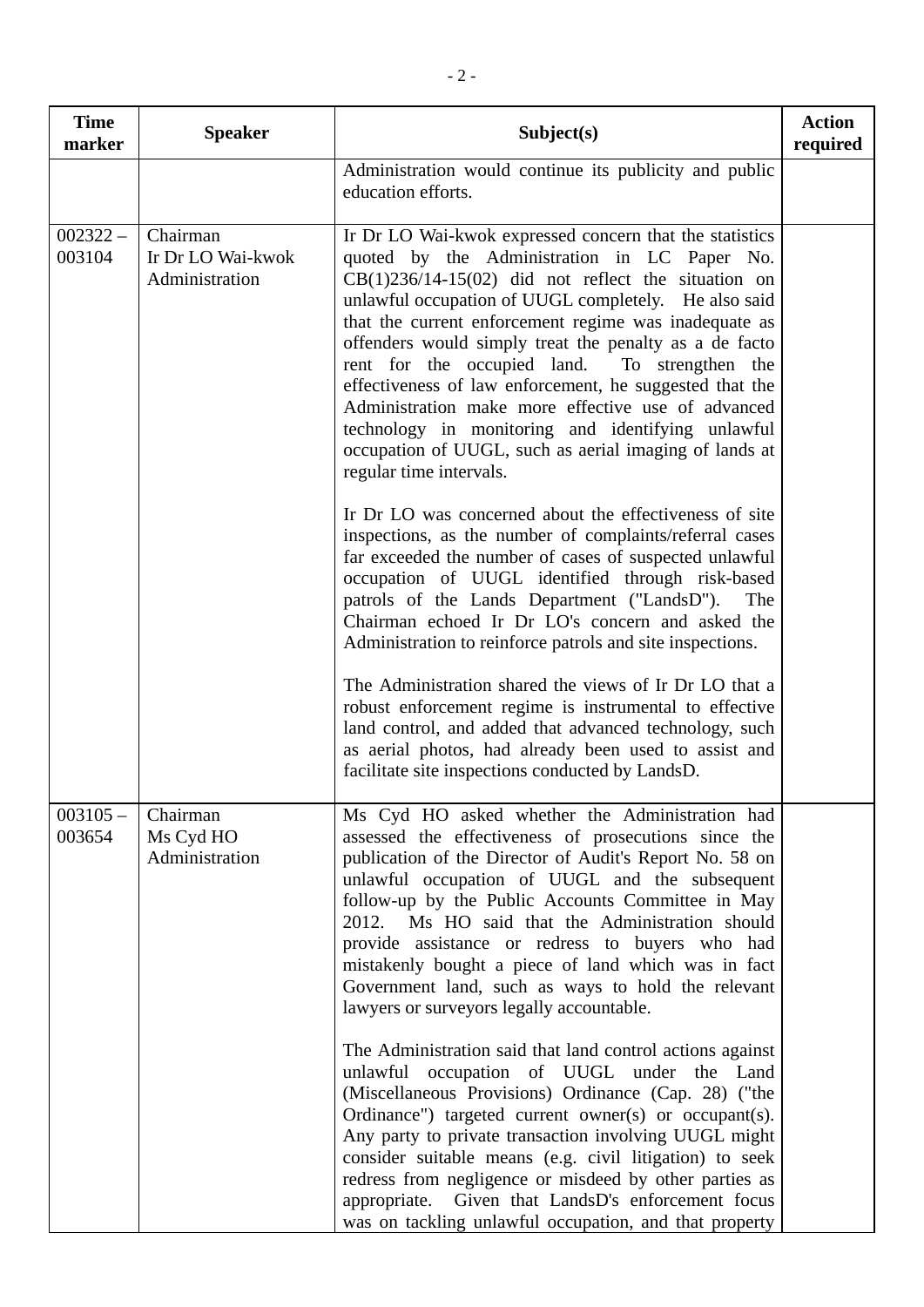| <b>Time</b><br>marker | <b>Speaker</b>                               | Subject(s)                                                                                                                                                                                                                                                                                                                                                                                                                                                                              | <b>Action</b><br>required |
|-----------------------|----------------------------------------------|-----------------------------------------------------------------------------------------------------------------------------------------------------------------------------------------------------------------------------------------------------------------------------------------------------------------------------------------------------------------------------------------------------------------------------------------------------------------------------------------|---------------------------|
|                       |                                              | transactions were dealings between private parties,<br>LandsD was not in a position to intervene into those<br>transactions.<br>The Chairman urged the Administration to step up its<br>publicity and public education efforts in reminding<br>buyers and relevant professionals to guard against<br>mistakenly buying UUGL as part of a private land or<br>property transaction.<br>In response to Ms HO's enquiry about the Law Reform<br>Commission of Hong Kong's report on adverse |                           |
|                       |                                              | possession, the Administration said that it was studying<br>the report.                                                                                                                                                                                                                                                                                                                                                                                                                 |                           |
|                       | Clause-by-clause examination of the Bill     |                                                                                                                                                                                                                                                                                                                                                                                                                                                                                         |                           |
| $003655 -$<br>004419  | Chairman<br>Administration                   | Clause $1 -$ Short title<br>Clause $2$ – Land (Miscellaneous Provisions) Ordinance<br>amended                                                                                                                                                                                                                                                                                                                                                                                           |                           |
|                       |                                              | Members raised no questions on clauses 1 and 2.                                                                                                                                                                                                                                                                                                                                                                                                                                         |                           |
|                       |                                              | Clause $3$ – Section 6 amended (unlawful occupation of<br>unleased land)                                                                                                                                                                                                                                                                                                                                                                                                                |                           |
|                       |                                              | The Administration introduced the proposed increase in<br>penalty levels and the introduction of daily fine system to<br>sections $6(4)$ and $6(4A)$ of the Ordinance.                                                                                                                                                                                                                                                                                                                  |                           |
|                       |                                              | The Chairman asked whether section $6(4A)$ of the<br>Ordinance which dealt with unlawfully erecting a<br>structure on UUGL also applied to placing objects such<br>as stones on the land or altering the channels of streams<br>flowing through the land. The Administration said that<br>the application of the section depended on the specific<br>circumstances of the unlawful occupation of UUGL on a<br>case-by-case basis.                                                       |                           |
| $004420 -$<br>005129  | Chairman<br>Mr IP Kwok-him<br>Administration | Mr IP Kwok-him asked the Administration how it would<br>properly identify unlawful structures that were built on<br>UUGL entirely surrounded by private land which was<br>inaccessible to the enforcement staff of LandsD.                                                                                                                                                                                                                                                              |                           |
|                       |                                              | The Administration said that LandsD's staff would<br>identify the structures and confirm whether the structures<br>were in fact built on UUGL through visual inspection<br>and/or by suitable aids, such as aerial photography or<br>airborne drones. Verification by a professional surveyor<br>would be sought if necessary.                                                                                                                                                          |                           |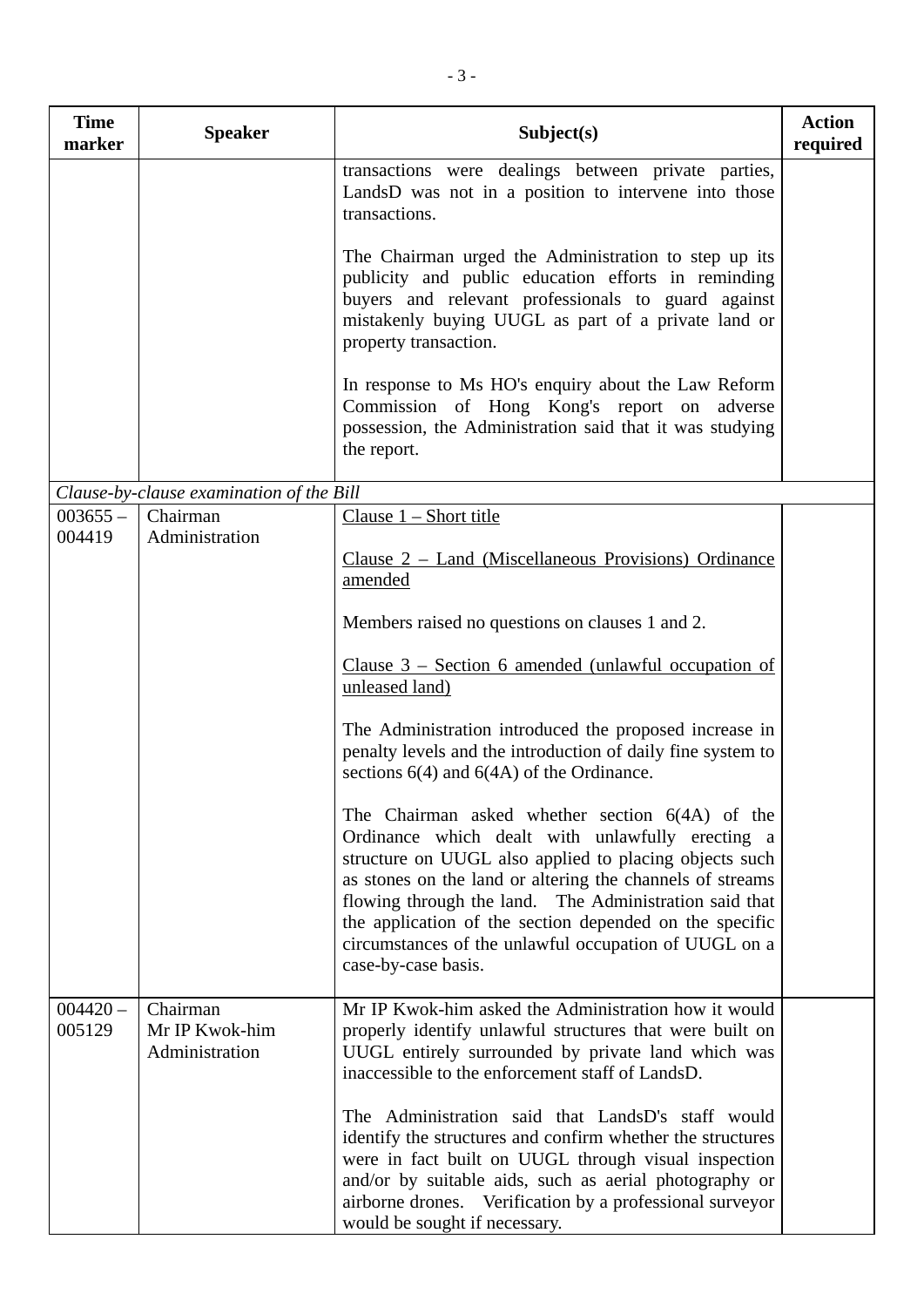| <b>Time</b><br>marker | <b>Speaker</b>                          | Subject(s)                                                                                                                                                                                                                                                                                                                                                                                                                                                                                                                                                     | <b>Action</b><br>required |
|-----------------------|-----------------------------------------|----------------------------------------------------------------------------------------------------------------------------------------------------------------------------------------------------------------------------------------------------------------------------------------------------------------------------------------------------------------------------------------------------------------------------------------------------------------------------------------------------------------------------------------------------------------|---------------------------|
|                       |                                         | The Administration confirmed Mr IP's understanding that<br>the posting of a notice at the site of unlawful occupation<br>of UUGL requiring the occupier to cease the occupation<br>was necessary prior to prosecution.                                                                                                                                                                                                                                                                                                                                         |                           |
| $005130 -$<br>005415  | Chairman<br>Ms Cyd HO<br>Administration | Ms Cyd HO enquired how the Administration would post<br>the cessation notice in the vicinity of the UUGL in case<br>physical access was not available to LandsD's staff.<br>The<br>Administration said that for such inaccessible UUGL, the<br>cessation notice would be posted at an accessible location<br>nearest to it.                                                                                                                                                                                                                                    |                           |
|                       |                                         | In response to Ms HO's enquiry about the basis of<br>calculating the daily fine in the case of a continuing<br>offence, the Administration said that the daily fine period<br>would begin after the offence was committed, i.e. when<br>there was a failure without reasonable excuse to cease the<br>unlawful occupation upon the expiry of the notice period<br>stated in the cessation notice to the occupier requiring the<br>occupation of the UUGL to cease.                                                                                             |                           |
| $005416 -$<br>010830  | Chairman<br>Administration              | Administration<br>confirmed<br>Chairman's<br>The<br>the<br>understanding that the daily fine period for continuing<br>offence would begin after the offence was committed.<br>Any unlawful occupation by a newly-erected structure<br>thereafter at the same location would be dealt with afresh<br>in accordance with the applicable procedures under the<br>enforcement regime, including posting of a new notice.                                                                                                                                           |                           |
|                       |                                         | The Administration explained that the proposed new<br>section $6(6)$ of the Ordinance empowered the trial court,<br>either on application by the Authority or on the trial<br>court's own initiative, to make an order against the<br>convicted person requiring the payment of the cost<br>mentioned in section $6(5)$ , i.e. any cost incurred in or<br>arising out of the demolition of any property or structure<br>under section $6(2A)$ or section $6(3)$ of the Ordinance and<br>the exercise of the powers conferred by section 6 of the<br>Ordinance. |                           |
|                       |                                         | <u>Clause <math>4</math> – Section 7 amended (prohibition of removal of</u><br>earth, turf or stone from unleased land)                                                                                                                                                                                                                                                                                                                                                                                                                                        |                           |
|                       |                                         | The Chairman asked whether the Ordinance required the<br>person convicted of unlawful occupation to restore the<br>occupied UUGL to the state before the unlawful<br>occupation.                                                                                                                                                                                                                                                                                                                                                                               |                           |
|                       |                                         | The Administration said that the person convicted would<br>be required to remove structures on the land and the cost                                                                                                                                                                                                                                                                                                                                                                                                                                           |                           |